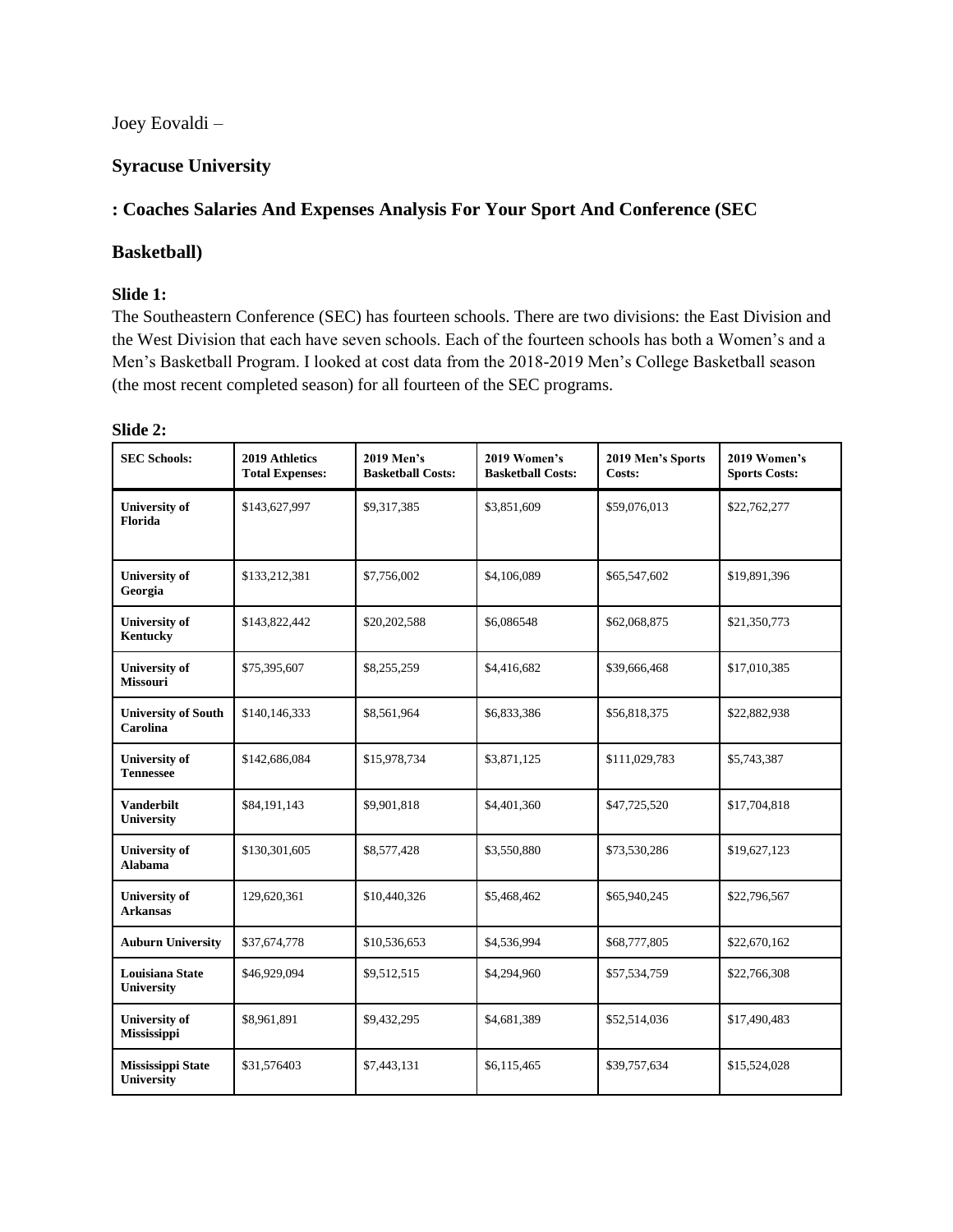| Texas A&M  | \$145,678,287 | \$11,818,860 | \$5,871,696 | \$67,465,132 | \$26,819,208 |
|------------|---------------|--------------|-------------|--------------|--------------|
| University |               |              |             |              |              |

Most schools are similar in their overall spending and costs of men's and women's sports. Schools like Missouri, Mississippi and Mississippi State who spend less spend less in sports of both genders. Looking at athletic data trends in terms of performance, these schools are not consistently competitive in the SEC. And Vanderbilt being a private school, spends less money on athletics by choice. The University of Tennessee is the most unbalanced SEC school in terms of spending on men's vs. women's sports. Looking at the basketball costs of each SEC school, they are pretty similar across the board. Outliers such as the University of Kentucky spend more money on their men's basketball programs and they are historically a powerhouse in the SEC and the NCAA. Looking on the women's side, perennial greats such as Tennessee and South Carolina don't actually spend more money on their women college basketball programs as a whole. We will look at coaching salaries, which differ more, on the next slide.

| <b>SEC Schools:</b>                         | Men's Basketball Head<br><b>Coaches Salaries (2019):</b>                        | <b>Women's Basketball</b><br><b>Head Coaches Salaries</b><br>$(2019)$ : | <b>Men's Sports Head</b><br><b>Coaches Salaries (2019):</b> | <b>Women's Sports Head</b><br><b>Coaches Salaries (2019):</b> |
|---------------------------------------------|---------------------------------------------------------------------------------|-------------------------------------------------------------------------|-------------------------------------------------------------|---------------------------------------------------------------|
| <b>University of Florida</b>                | Mike White - \$3,000,000                                                        | Cameron Newbauer -<br>\$462,000                                         | \$10,516,8877                                               | \$3,200,870                                                   |
| <b>University of Georgia</b>                | Tom Crean - \$3,200,000                                                         | Joni Taylor - \$575,000                                                 | \$11,881,268                                                | \$2,589,640                                                   |
| <b>University of Kentucky</b>               | John Calipari -<br>\$4,250,000 (Starting in<br>2021, \$8.5 million per<br>year) | Matthew Mitchell -<br>\$825,000                                         | \$14,380,904                                                | \$3,058,263                                                   |
| <b>University of Missouri</b>               | Cuonzo Martin -<br>\$3,000,000                                                  | Robin Pingeton -<br>\$400,000                                           | \$6,661,942                                                 | \$1,904,697                                                   |
| <b>University of South</b><br>Carolina      | Frank Martin - 2,950,000                                                        | Dawn Staley -<br>\$2,150,000                                            | \$2,959,712                                                 | \$2,211,450                                                   |
| <b>University of Tennessee</b>              | Rick Barnes - \$3,250,000                                                       | Kellie Harper - \$750,000                                               | \$7,194,110                                                 | \$2,150,388                                                   |
| <b>Vanderbilt University</b>                | Jerry Stackhouse -<br>\$1,352,000                                               | Stephanie White -<br>\$250,000 (Base salary)                            | \$8,366,880                                                 | \$2,348,344                                                   |
| <b>University of Alabama</b>                | Nate Oats - \$2,462,000                                                         | Kristy Curry - \$250,000<br>(Base Salary)                               | \$11,369,204                                                | \$1,936,350                                                   |
| <b>University of Arkansas</b>               | Eric Musselman -<br>\$2,500,000                                                 | Mike Neighbors -<br>\$600,000                                           | \$9,091,470                                                 | \$2,882.493                                                   |
| <b>Auburn University</b>                    | Bruce Pearl - \$3,800,000                                                       | Terri Williams-Flournoy<br>$-$ \$550,000                                | \$15,075,448                                                | \$3,259,157                                                   |
| <b>Louisiana State</b><br><b>University</b> | Will Wade - \$2,500,000                                                         | Nikki Fargas - \$350,000                                                | \$8,405,048                                                 | \$3,679,313                                                   |
| <b>University of</b><br><b>Mississippi</b>  | Kermit Davis -<br>\$3,000,000                                                   | Yolett McPhee-McCuin -<br>\$500,000                                     | \$8,247,402                                                 | \$2,170,336                                                   |
| <b>Mississippi State</b><br>University      | Ben Howland -<br>\$2,005,000                                                    | Nikki McCray-Penson -<br>\$190,000                                      | \$7,207,848                                                 | \$2,890,818                                                   |
| <b>Texas A&amp;M University</b>             | Buzz Williams -                                                                 | Gary Blair - \$800,000                                                  | \$14,339,143                                                | \$3,429,513                                                   |